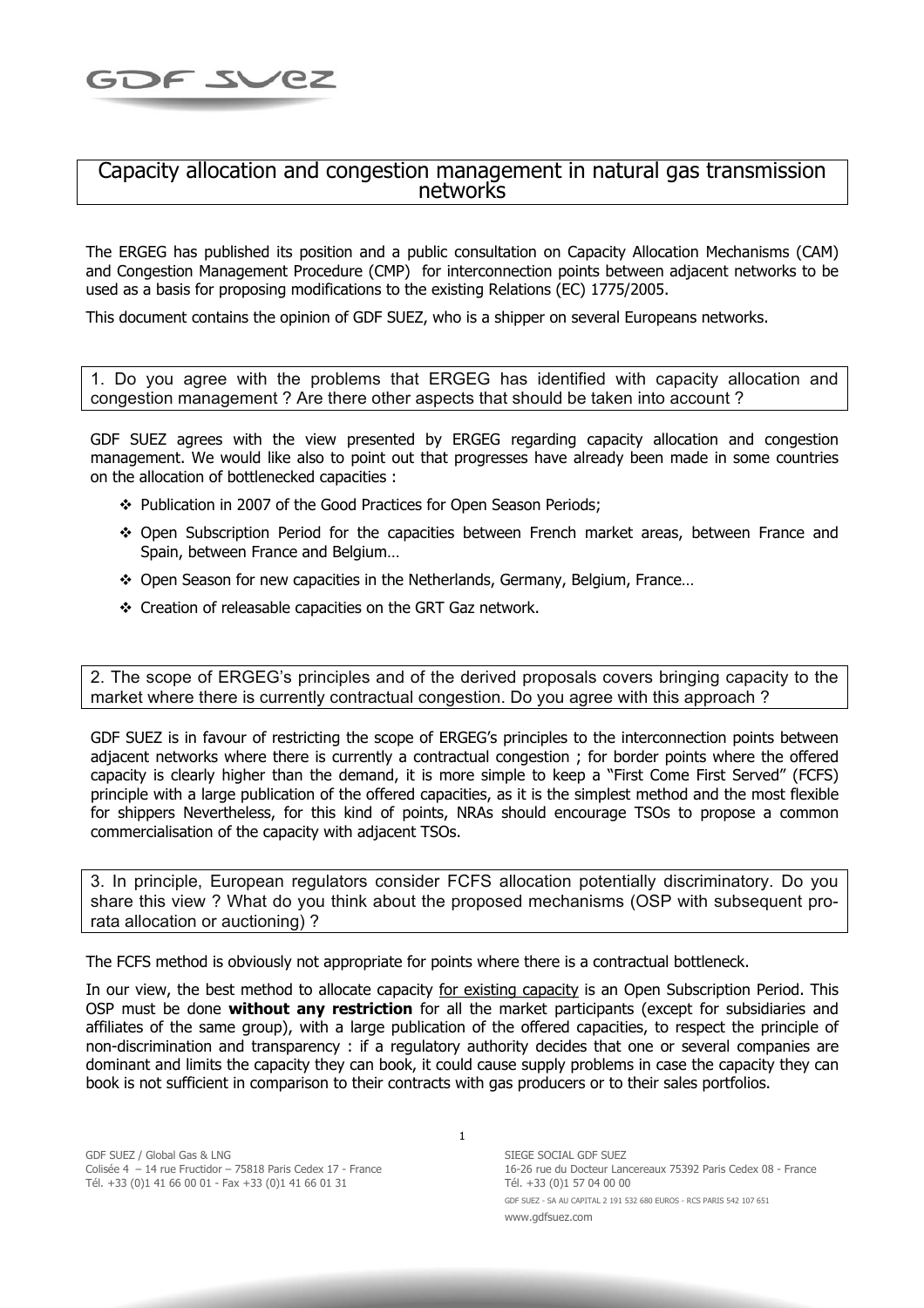

Then the capacity has to be allocated according to **a pro-rata basis** of the demands, with a priority for the longer requests.

Auctions must be limited to capacities connecting directly two liquid market places. It does not seem a good method for others points :

- $\div$  New entrants will not be able to pay a lot for capacities,
- In case the results of the auction is very low, TSOs revenues will be insufficient to cover the cost of the capacities.

Due to the risk of congestion, shippers could be tempted to ask more capacities than their real needs and be allocated for more than desired. Therefore, after the first phase of the allocations, shippers with excess capacities should have the right to release a part of the allocated capacities, and these released capacities should be re-allocated in priority to the shippers whose demands have not been satisfied.

This method should also be used to allocate interruptible capacities.

Finally and in order to avoid speculators to participate to such OSPs could be put in place a cap on the price of the capacity sold on the secondary market (120% of the published tariff for instance).

**For new capacities**, the best method is to launch an Open Season, where TSOs will build the capacities needed and requested by the shippers.

4. In your view, what is the future importance of the proposed capacity products (firm, interruptible and bundled) and of the proposed contract duration (intra-day up to multi-annual) ?

Where possible, bundled products are an improvement as they facilitate cross-border booking of capacities.

To commercialise interruptible products is also a good manner to improve the full use of capacity. But shippers need to be able to estimate the risk of interruption, therefore TSOs must explain precisely in which cases these capacities will be interrupted.

**Concerning contracts duration**, GDF SUEZ is in favour of long term subscriptions as capacities are mainly used to transit gas, to supply customers and to fill up storages and related purchase contracts are on a annual or multi-annual basis. A small part of short-term products will be useful to give exceptional flexibility in case of peak demand, arbitrage opportunities… In our view, a good share-out could be 80 % for multiannual, annual or seasonal products, 10 % for monthly products and 10 % for daily products but could be adapted for each country.

## 5. What is the role of secondary capacity trading ?

Secondary capacity trading is a very useful tool for shippers in order to adapt the capacities to their needs either by buying or releasing unused capacities..

Some measures could be put in place to encourage and to ease the development of this secondary market :

- ❖ All the TSOs should propose a Web platform where shippers could post anonymously offers and demands of capacity (ex. Bulletin Board of GTS),
- TSOs should ask for a limited fee for such a service,
- $\div$  Shippers must have the choice either to transfer the usage or the whole property of the capacity,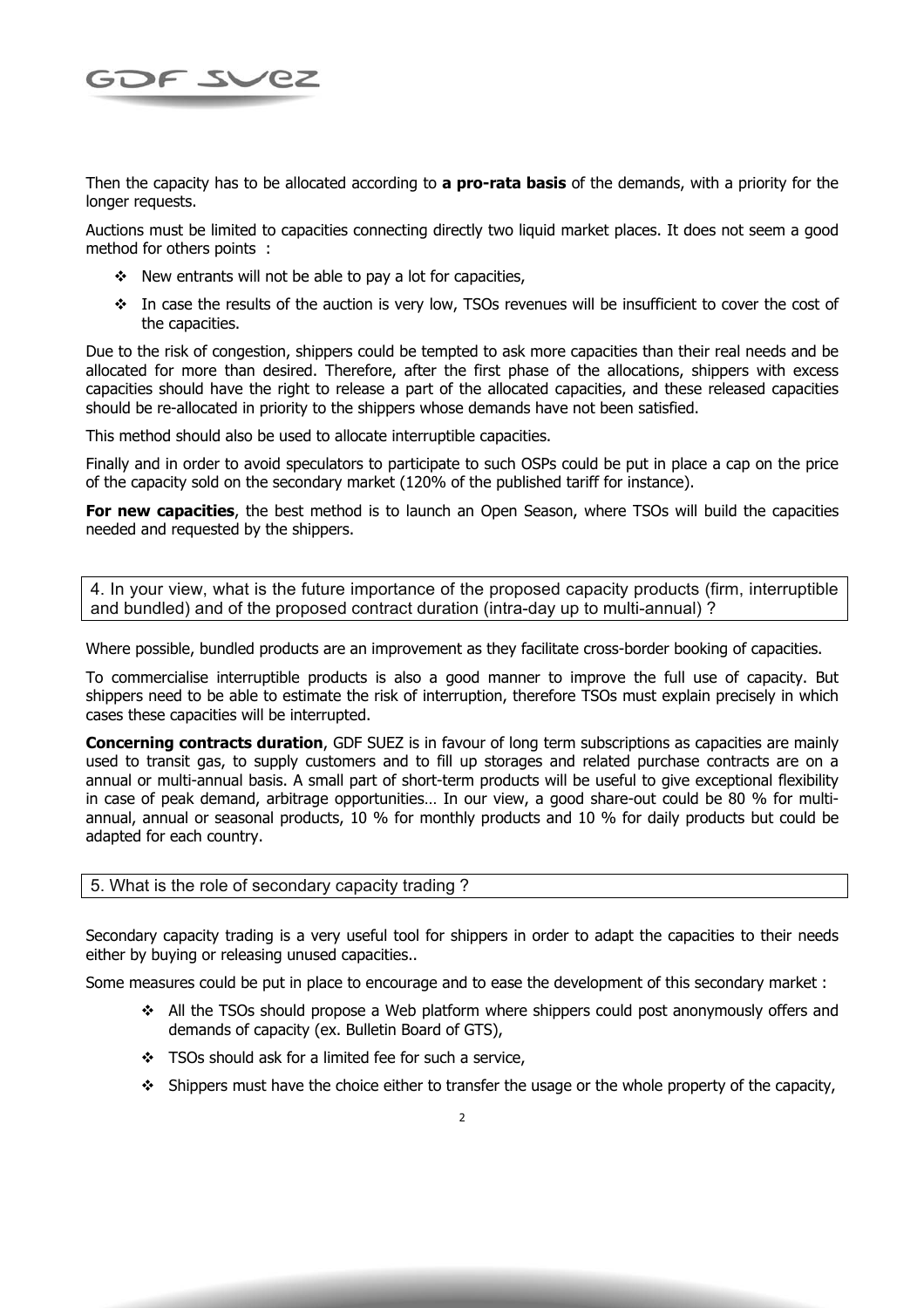

- $\div$  Shippers must keep the right to choose its counterpart,
- $\div$  The price of capacity traded on the secondary market should be capped (120% of the published tariff, for instance).

6. How do you assess the proposed measures to enhance the availability of firm capacity and to improve short-term and long-term congestion management ?

7. What are your views on the proposals ? Do they address the problems ? Will they lead to more effective capacity allocation methods being developed ?

8. Are the needs of shippers performing supply activities properly taken into account ?

GDF SUEZ agrees with the measures proposed by ERGEG to increase available capacity by **enhanced cooperation between TSOs** : coordination on maintenance schedule, coordinated development of new capacities… Moreover, TSOs must update their calculation of available capacity frequently to be able to propose to the market any new capacity.

We also agree that **long-term UIOLI (or a Use it or Sell it rule)** is one of the solution to stop hoarding of capacities. However the definition of long term has to be defined precisely and must take into account specific and local constraints. For example, some capacities are used for flexible supply (when there is no or not enough storage capacities in the delivery area), the use of the capacity highly depending on climate : a small use of rate could be explained by warmer temperatures during winter. Moreover, shippers can book some capacities in order to respect **obligations of security of supply** imposed by the national authorities and these capacities will only be used in rare occasions (default of a long term supplier for example).

However GDF SUEZ is in favour of long-term UIOLI **as long as the suspension of capacity is temporary and not final.** 

GDF SUEZ is in favour of **short-term UIOLI** but only on an **interruptible** basis; shippers owning firm capacities must keep the right to re-nominate on an intra-day basis :

- this flexibility is used to keep their portfolio balanced and the difference between the first and the last nomination could be very important (for example, a trip of a power plant implies a renomination of 80 000 m3/h),
- $\div$  this flexibility could also be used to participate to intra-day market or imbalance market,

Moreover, volumes supplied by producers can change as they depend on technical or political constraints: the importers must keep the right to re-nominate from 0 to 100% to be able to manage unforecasted events like interruptions on adjacent networks, storm on an offshore site…**Any limitation of re-nomination rights at cross-border points jeopardises the security of gas supply in Europe**.

Besides, GDF SUEZ would recommend that proposal under point 2.5.3 (capacity release) should be applied **only provided the consent of interested shipper is required and with enough advance notice.** 

GDF SUEZ could agree on the proposal under 2.3.3 (interruption procedure) provided the interruption is made on a pro rata basis. We are not in favour of a "last committed, first interrupted" interruption procedure which seems to be unfair.

Last, GDF SUEZ would recommend under G4.4 a duration longer than **a six months period for adaptation by TSOs and Shippers of their existing contracts to the new congestion management guidelines. One year minimum is more appropriate.**